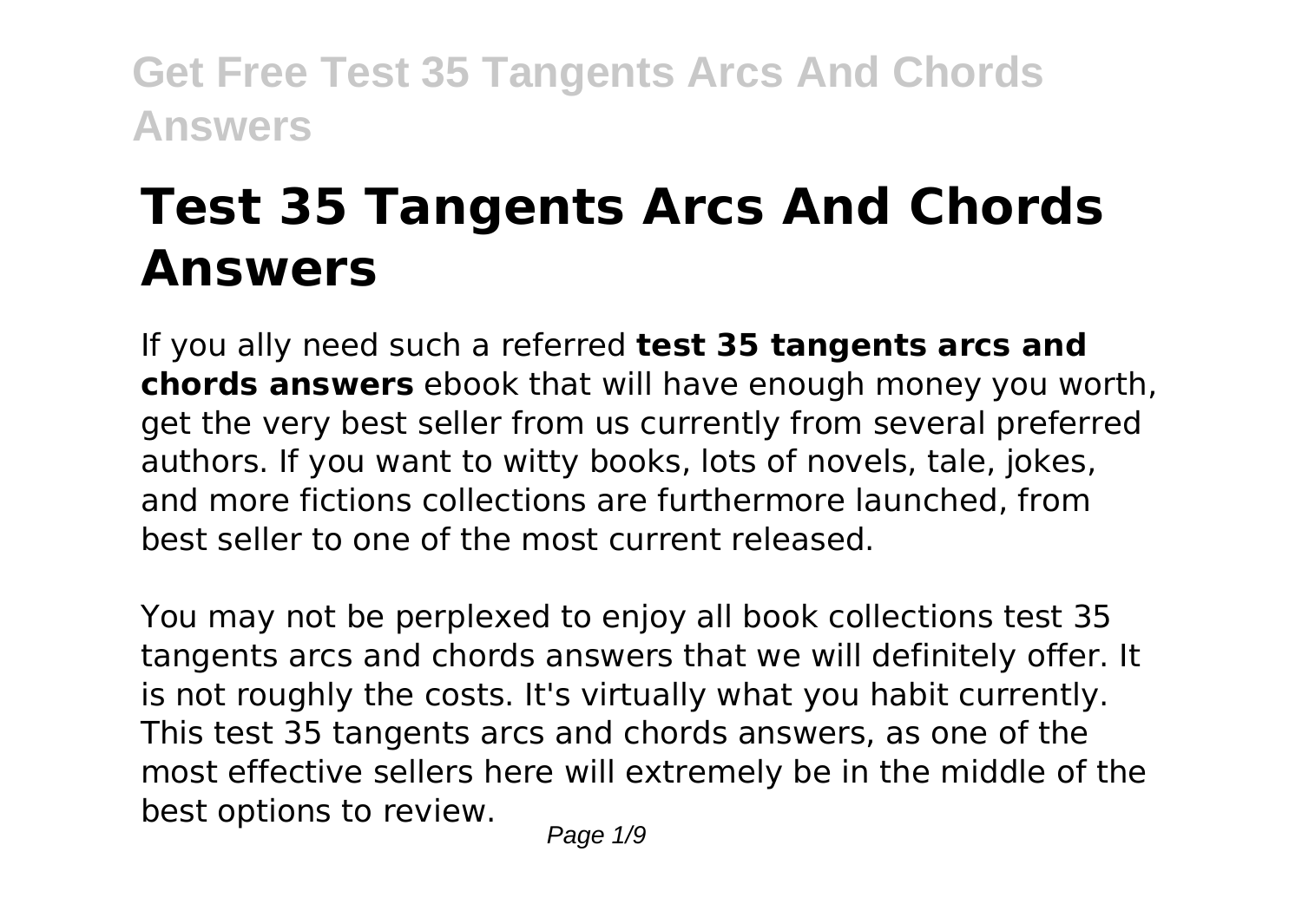If you are reading a book, \$domain Group is probably behind it. We are Experience and services to get more books into the hands of more readers.

#### **Test 35 Tangents Arcs And**

Test 35 Tangents, Arcs, and Chords Directions: Write answers in the spaces provided. In Questions 1-3, the diameter of 00 is 14. State whether each point is inside, outside, or on 00. Answers I Oj\SiðL 4 YSR 10.

#### **Scanned by CamScanner**

'Test 35 Tangents Arcs And Chords elusya de May 3rd, 2018 - Test 35 Tangents Arcs And Chords Test 35 Tangents Arcs And Chords Title Ebooks GRADE10 THE CIVIL SERVICE CHAPTER15 SECTION 5 GUIDED REVIEW ANSWERS 8 1 PRACTICE' 'test 35 tangents arcs and chords  $\frac{\partial R}{\partial q}$  answers pehawe de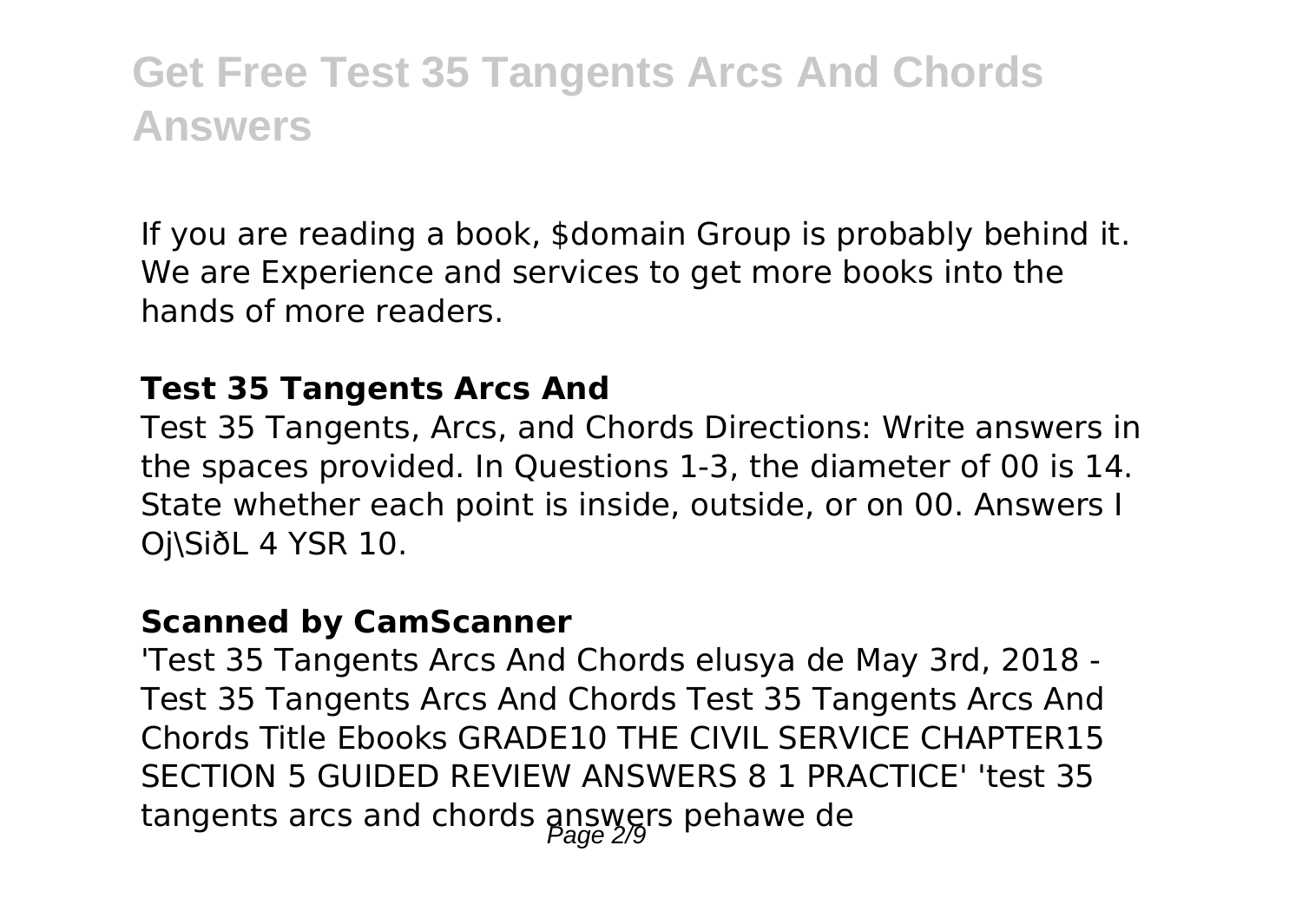#### **Practice 35 Tangents Arcs And Chords Answers**

Test 35 Tangents Arcs And Test 35 Tangents, Arcs, and Chords Directions: Write answers in the spaces provided. In Questions 1-3, the diameter of 00 is 14. State whether each point is inside, outside, or on 00. Answers I Oj\SiðL 4 YSR 10. Scanned by CamScanner Quiz 2: Tangents, Arcs, and Chords #35. Open Otterlord opened this issue Ian 16.

#### **Test 35 Tangents Arcs And Chords Answers**

tangents arcs and getting the books test 35 tangents arcs and chords answers now is not type of challenging means you could not and no one else going in imitation of book collection or library or borrowing from your contacts to gate them this is an unquestionably test 35 tangents arcs and chords

### Test 35 Tangents Arcs And Chords Answer Key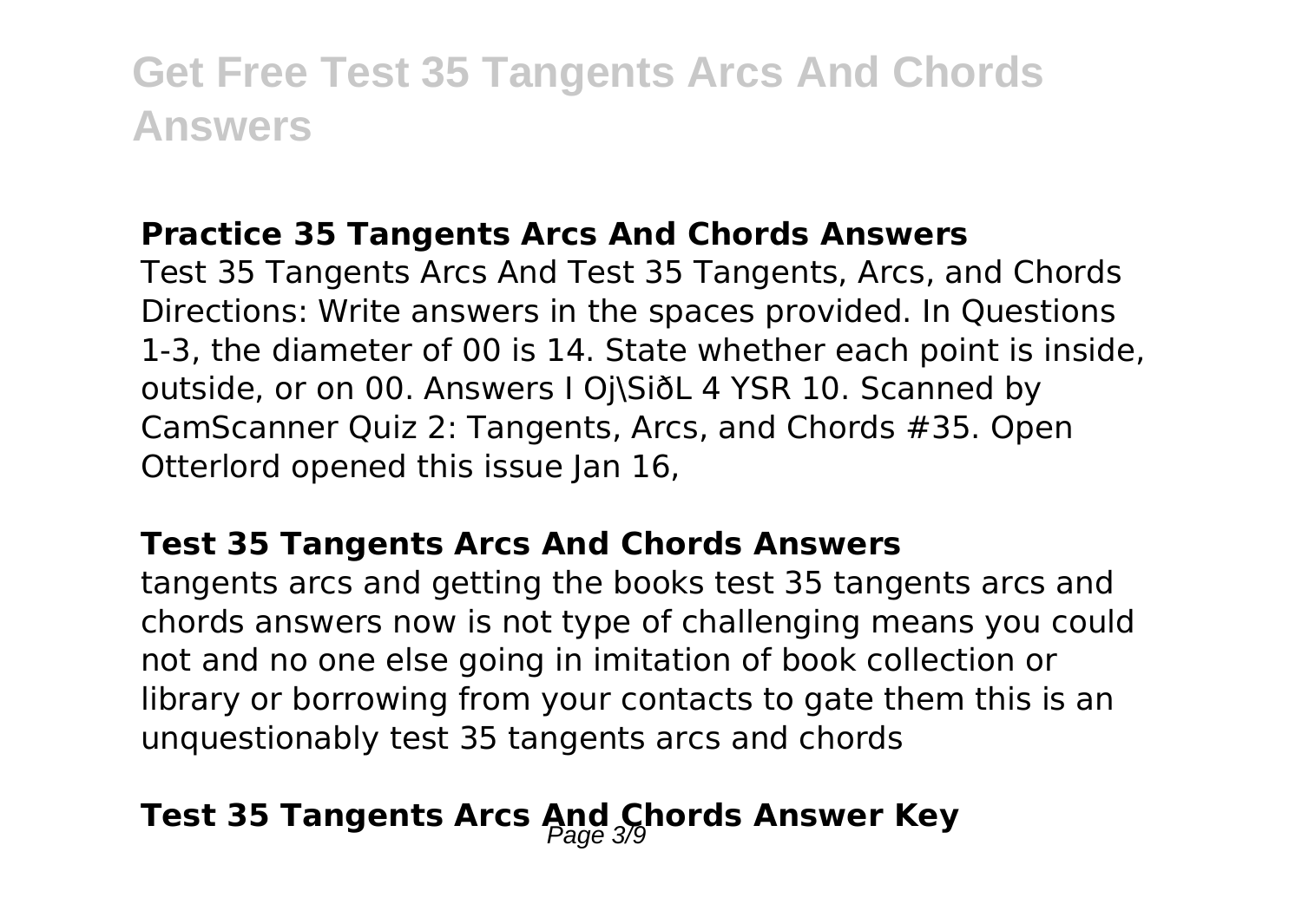Quiz 2: Tangents, Arcs, and Chords #35. Open Otterlord opened this issue Jan  $16$ , 2018  $\cdot$  0 comments Open Quiz 2: Tangents, Arcs, and Chords #35. Otterlord opened this issue Jan 16, 2018 · 0 comments Labels. math quiz/test. Milestone. Semester 1. Comments. Copy link Quote reply Owner Otterlord commented Jan 16, 2018. No description provided.

#### **Quiz 2: Tangents, Arcs, and Chords · Issue #35 · Otterlord ...**

May 3rd, 2018 - Practice 35 Tangents Arcs And Chords Answers Practice 35 Tangents Arcs And Chords Answers Title Ebooks Practice 35 Tangents Arcs And Chords Answers' '4 3 angles arcs tangents and sectors may 11th, 2018 - 4 3 angles arcs tangents if an angle is formed by a tangent to a circle and a chords one of whose arc length 160 answers'

### **On Tangents Chords And Arcs Answers**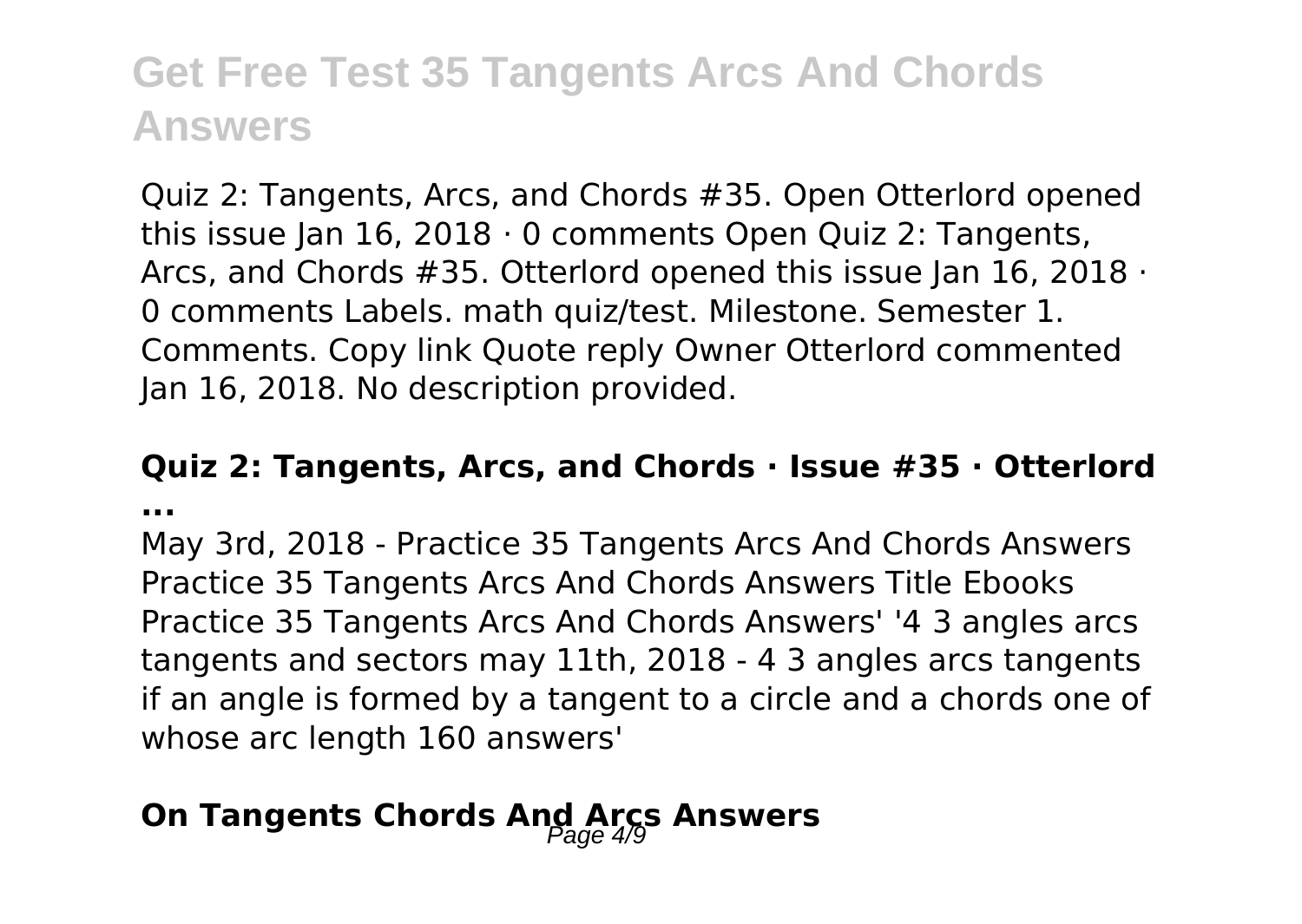We hope your visit has been a productive one. If you're having any problems, or would like to give some feedback, we'd love to hear from you. For general help, questions, and suggestions, try our dedicated support forums. If you need to contact the Course-Notes.Org web experience team, please use our contact form.

#### **Tangent, Arcs, Chords and Circles | CourseNotes**

Practice 35 Tangents, Arcs, and Chords ta circle O and complete the following, 10, 2. Three chož-da in the figure are 3. Aline in the plane of [DO and pejpendicular to "Q a! P is a \_ of eessonß through Lnscrlbecl If points E, F, and G lie lhcn A EEG is an triangle. S. mz\_ROQ 28 30, 6. /--QOS. are congruent arcs, V. If 7-ROP and are chords.

#### **Scanned Document**

The angle formed by the intersection of 2 tangents, 2 secants or 1 tangent and 1 secant outside the circle equals half the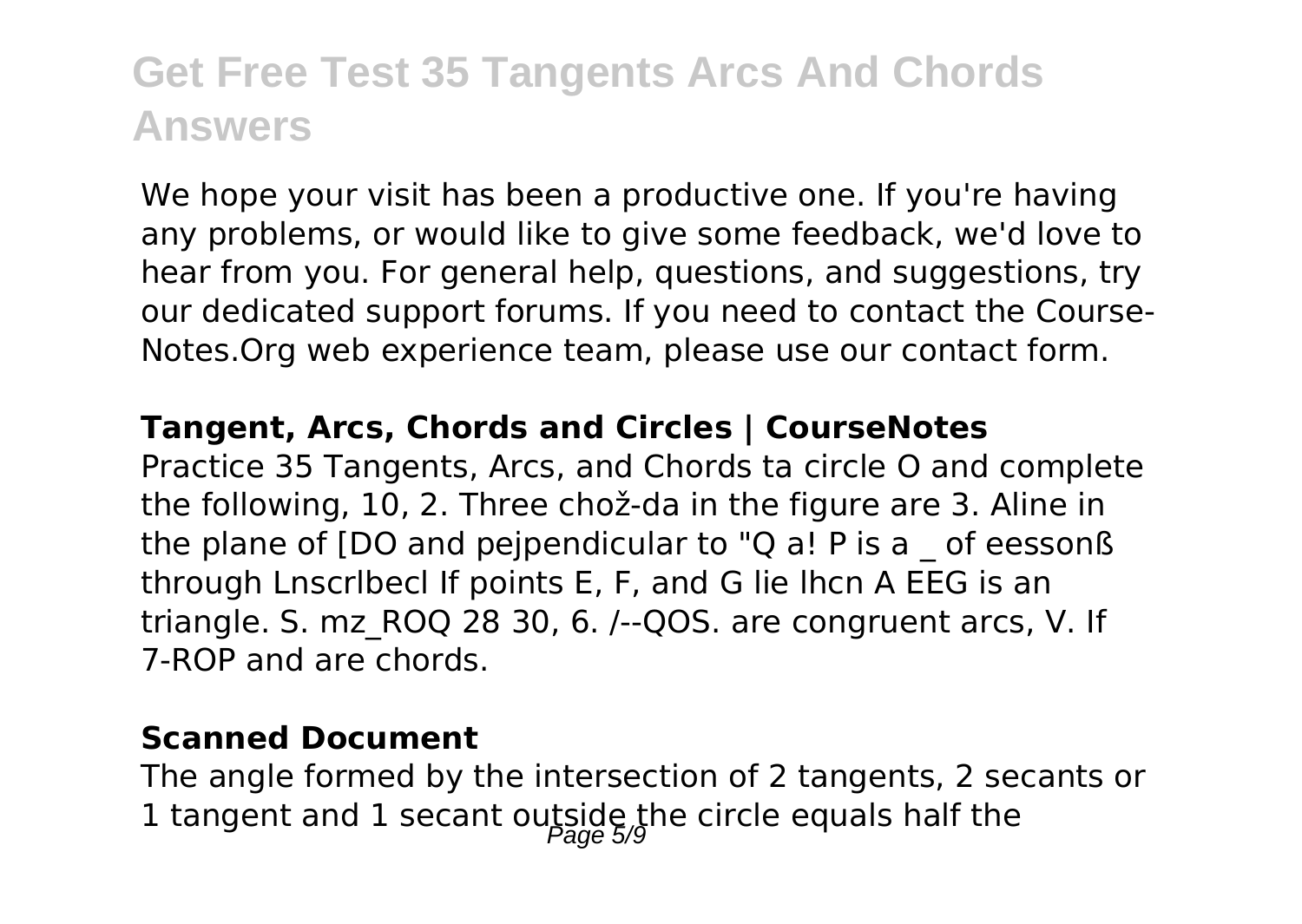difference of the intercepted arcs!Therefore to find this angle (angle K in the examples below), all that you have to do is take the far intercepted arc and near the smaller intercepted arc and then divide that number by two! That's why we call this the Far Arc Near Arc ...

**Tangent, secants, their arcs, and angles--Formula ...**

Test. PLAY. Match. Gravity. Created by. steebyeric. Key Concepts: Terms in this set (14) ... 35° A secant and a tangent meet at a 90° angle outside the circle. What must be the difference between the measures of the intercepted arcs? 180° ...

#### **Secants, Tangents, and Angles Flashcards | Quizlet**

In the case of a pentagon, the interior angles have a measure of  $(5-2) \cdot 180/5 = 108$  °. Therefore, each inscribed angle creates an arc of 216° Use the inscribed angle formula and the formula for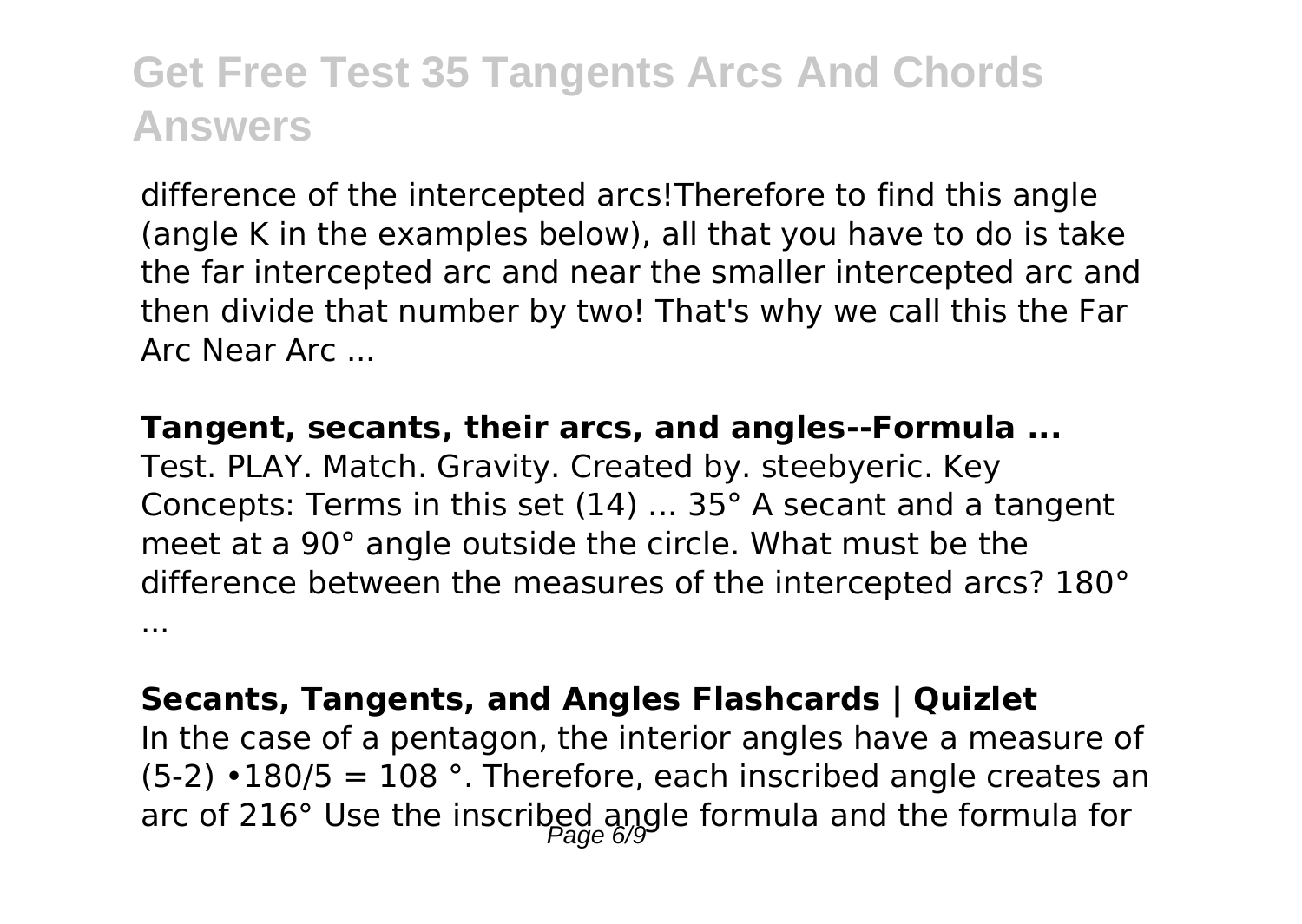the angle of a tangent and a secant to arrive at the angles m BDE = 72 ° m BFC = 72 ° m AGD =  $\frac{1}{2}$ (144 – 72) = 36 °

#### **Circles, arcs, chords, tangents ...**

DRAWING TANGENT ARC ARC TANGENT TO TWO ARCS:-Draw arcs, using A and B as center, parallel to the given arcs at distance equal to the radius R of the arc. - The parallel arcs intersect at C ( center of the arc).-Tangent points T on arc ( draw lines connecting C to the centers A and B the given arcs.

#### **DRAWING TANGENT ARC - Union College**

Preview this quiz on Quizizz. Find the measure of arc AB.

**Honors Geometry TEST: Circles, Secants, Tangents and ...** Chapter 10 Test Review Matching Name From the figure below, circle P, identify the parts labeled by writing the correct letter of the term. Chord Radius  $-\mathcal{C}_{22}^{T}$  Point of Tangency Tangent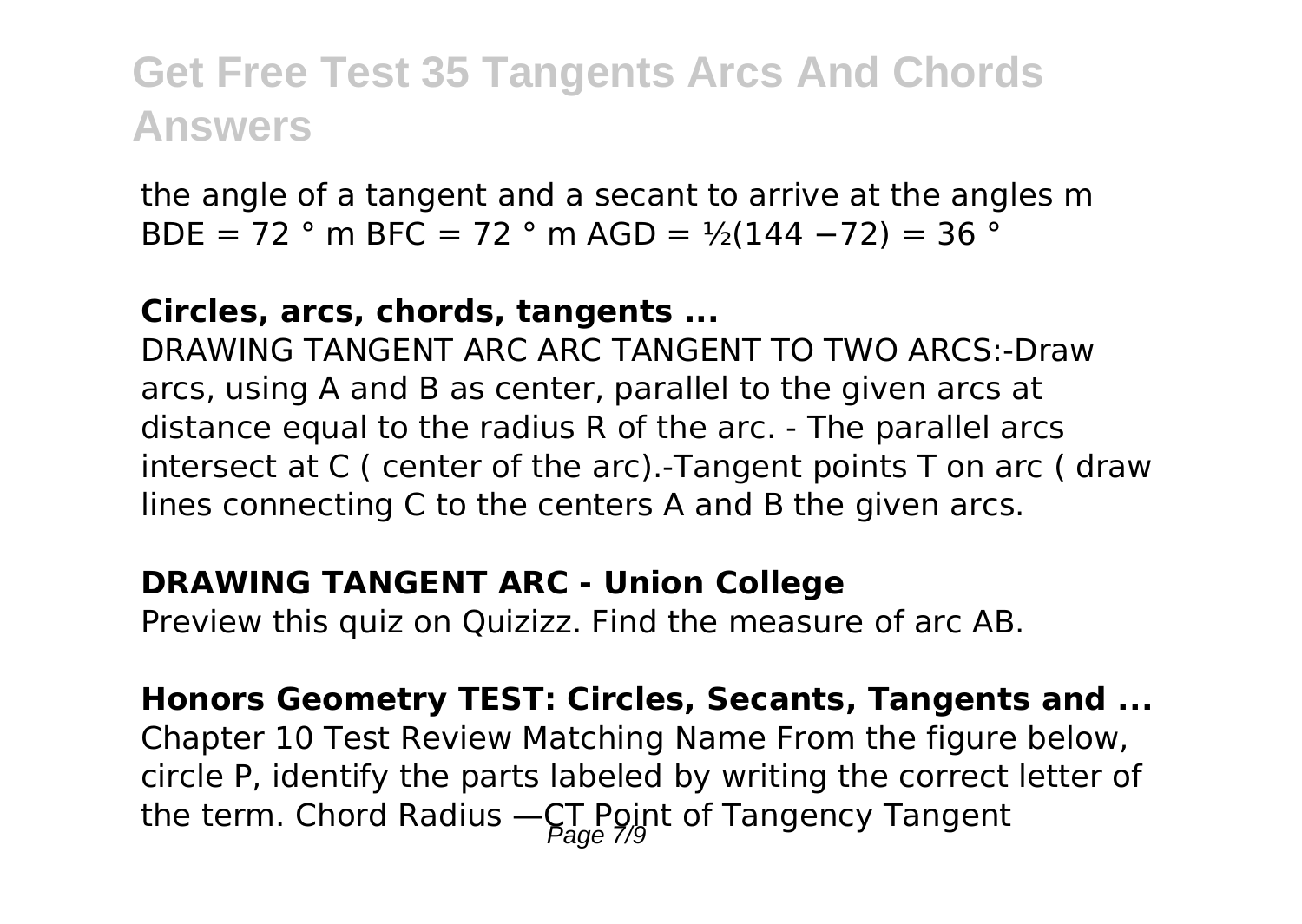Diameter —FSCentraI Angle z-GZ. Secant Major Arc —V Minor Arc Inscribed Angle 1. DC 3. ZDPA 7. ZADC 8. AD 9. CD 10. ACID 11. Name an arc with a measure of 2300.

#### **www.lcps.org**

Apply theorems that relate tangents and radii. 4. Define and apply properties of arcs and central angles. 5. Applv theorems about the chords of a circle. 7-1 Basic Terms A circle (CD) is the set of points in a plane that are a given distance from a given point in the plane. The given point is the center. and the given distance is the

#### **morganmathematics**

The lines create intercepted arcs, which are the arcs formed by chords, tangents, or secants. In this image, AB is the intercepted arc because it's intercepted by chords AC and CB.